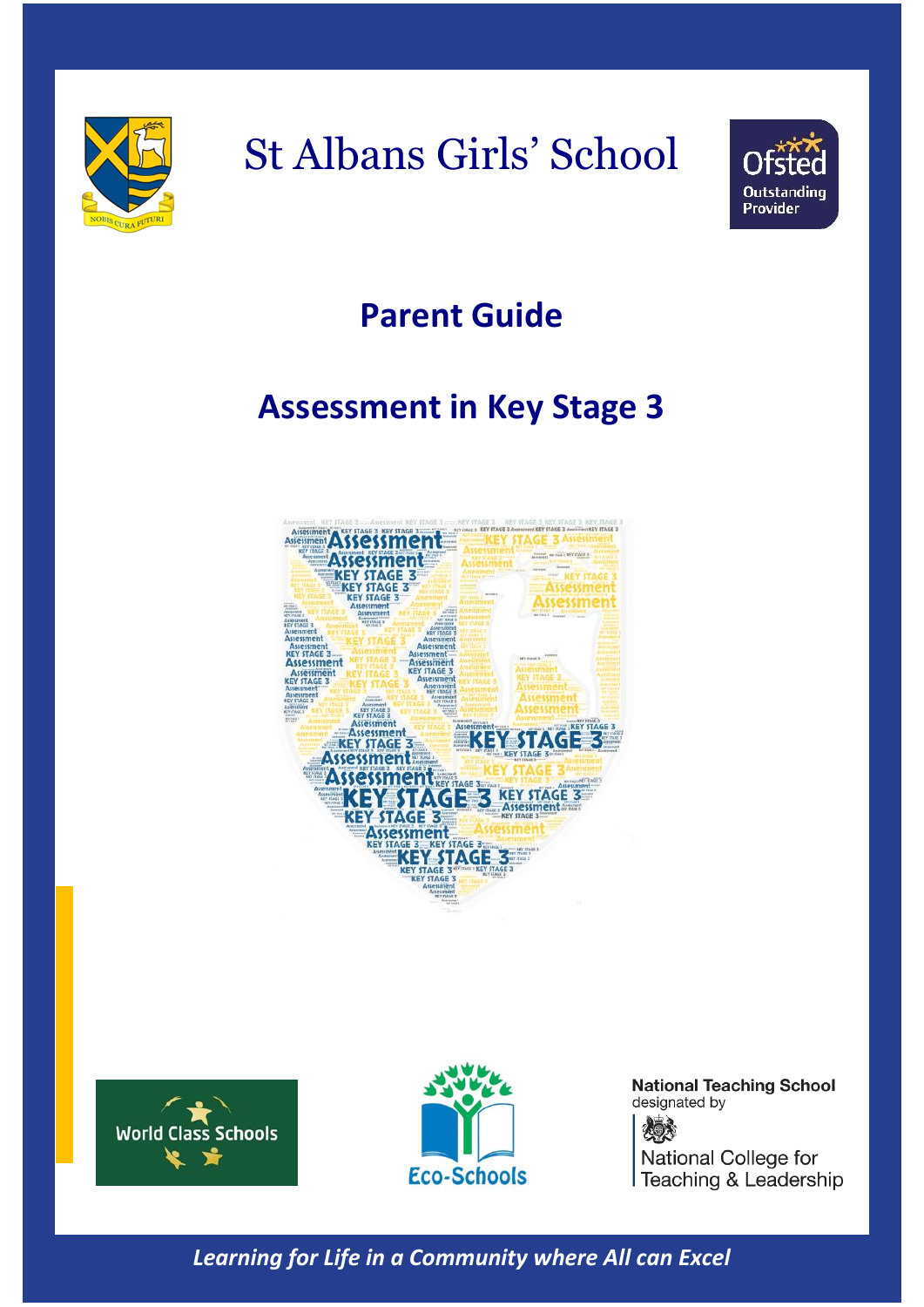

### **How is my daughter assessed in Key Stage 3?**

When students move into secondary school, we routinely make use of their KS2 Maths and English (reading) levels to determine their starting point from which to measure their progress. Alongside this we also include results from the Cognitive Ability Test (CATs), which highlight strengths and areas for development. There is a very strong correlation between this data and how students perform at GCSE, as shown in the table below:

| <b>Scaled score</b> | <b>Average GCSE</b><br>grade |  |
|---------------------|------------------------------|--|
| Under 90            | $1 - 3$                      |  |
| 90-94.9             | $3 - 4$                      |  |
| 95-99.9             | $4 - 5$                      |  |
| 100-104.9           | 6                            |  |
| 105-109.9           | 6-7                          |  |
| 110-114.9           | ጸ                            |  |
| 115+                | q                            |  |

Teachers use this information in their planning, teaching and assessment. When planning lessons, teachers consider topic students for study, using the National Curriculum for each subject as a benchmark against national standards and by breaking tasks down into different success criteria. Teachers will use all of the information available to help each student achieve measurable success.

At STAGS, we do not publish target grades for any student at Key Stage 3, as we have found that this can often create a barrier to their learning. Targets are published in Year 10 and relate to GCSE outcomes at Key Stage 4. If your daughter's current academic performance is in line with this expectation, then her 'Current Progress' would be 'good'.

If your daughter is frequently exceeding the criteria above expectation, her 'Current Progress' would be reported as 'Good+. Similarly, if your daughter is not meeting the criteria expected of them, her 'Current Progress' would be reported as 'Below'.

### **Current Comprehension Reading Age**

We use the STAR test programme to calculate your daughter's current reading comprehension age at regular intervals. Students answer many questions that test their comprehension of selected extracts. It is natural for a student's current reading age to fluctuate throughout the year depending on performance in the test. However, if your daughter's reading age falls below 10 years, she will be entered into the Reading Club – a weekly intervention held in the Library Resource Centre.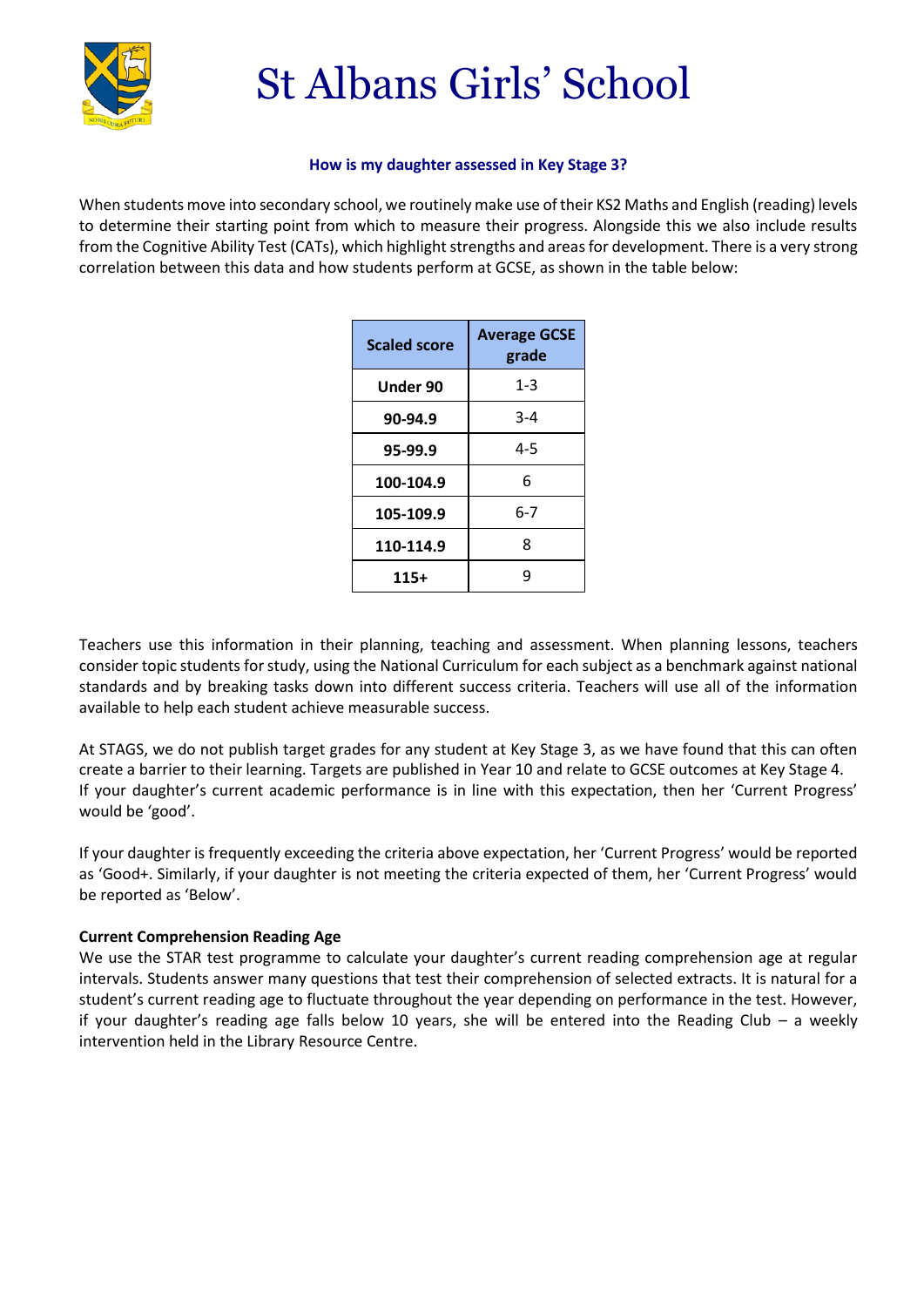

The numerical values attached to the 'Attitude to Learning' aspects of the report are defined as follows

| Grade                                 | Code      | <b>Definition</b>                                                                                                                                                                                                                                                    |
|---------------------------------------|-----------|----------------------------------------------------------------------------------------------------------------------------------------------------------------------------------------------------------------------------------------------------------------------|
| <b>Excellent</b>                      | Ex        | An excellent student who applies themselves consistently to all tasks<br>both in school and at home regardless of outcome. The student<br>frequently exceeds expectations and demonstrates their own<br>initiative.                                                  |
| Good                                  | Gd        | A good student who applies themselves well in the majority of class<br>and home learning tasks completing them to the best of their ability.                                                                                                                         |
| <b>Requires</b><br><b>Improvement</b> | <b>RI</b> | A student who could work well and complete tasks to the expected<br>standard but greater consistency in effort, concentration and<br>organisation is required.                                                                                                       |
| <b>Serious Concern</b>                | <b>SC</b> | A student who does not show sufficient commitment in this subject<br>which has an impact on their own learning and possibly that of their<br>peers. They may give up easily, and lack the discipline to complete all<br>tasks. An improvement in effort is required. |

An example of how this information is presented on your daughters report is illustrated below:



### **When does STAGS report to Parents / Carers in Key Stage 3?**

A report will be sent out three times a year. When making judgements on students' progress, teachers will use a variety of pieces of work. This may take the form of a test, an assessed piece of writing or other piece of work. At each assessment point, teachers will give a 'what went well' (WWW) and a 'Even better if' (EBI) comment. These comments will be linked to each curriculum topic success criteria. Progress is measured individually for each student in relation to their starting point.

Please note that all students can be judged to be making good+, good or below expected progress, it is dependent upon the success criteria of each topic being studied. Good+ progress does not necessarily mean that a student will achieve a top GCSE grade.